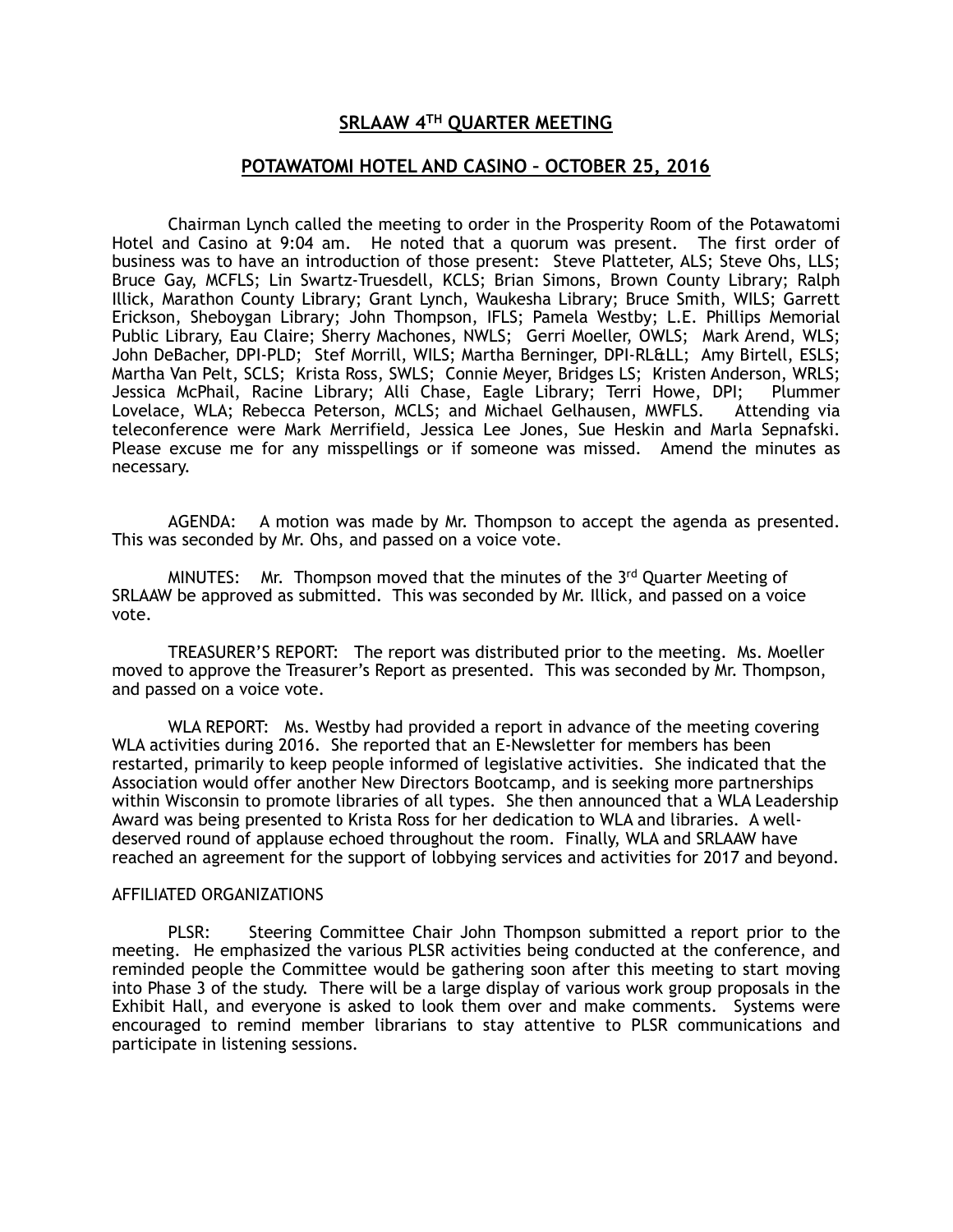DPI-PLD: John Debacher stressed the DPI support for the PLSR work. He wants all systems to push out the information being released to member libraries' staff and trustees. He hopes that System Boards are also being kept aware of PLSR activities. Please encourage frequent access to the PLSR website: **plsrprojects@wils,org.** DPI has liaisons working with the PLSR Committee, but it is up to the library community in general to ask questions, indicate concerns and make recommendations. Mr. DeBacher had sent a report in advance also. LSTA grants are ready for competitive review. System Plans might need more clarification this year in advance of the Universal Service Fund audit, especially how the document was developed and the role of member libraries. He reminded people that a webinar on the annual report was forthcoming for new system directors.

 Ms. Berninger announced that WISCAT services have been renewed but for a 12 month period only. People seeking jobs for other employment options on both local and national level are encouraged to check out the DPI website. The BadgerLink request for bids has a shorter time frame than in the past due to changing vender products.

WILS: Ms. Morrill set out her report in advance of the meeting. She discussed the trates in the report in adva<br>trategic Initiatives for 2017 and encouraged participation. Various "Partnership" WILS Strategic Initiatives for 2017 and encouraged participation. themes are developing throughout the state and WILS wants to share the tools or items that help these become a reality. Mr. Lynch stated that Waukesha's Library is working with the school district on a jointly funded Shared Liaison program that is of interest to both entities. Ms. Westby reported on a Maker Space project in Middleton that brought school teachers and employees along with several teens to the library. Ms. McPhail talked about an effort in Racine to have the school district and the public library merge school records and ILS records for cards. There were several questions pertaining to student rights, and the confidentiality statute 43.30, but most people thought this was a great idea to pursue. Mr. Simons moved that SRLAAW forward the concept of sharing student information between schools and libraries to WLA's LD&L Committee and the WLA Lobbyist for consideration. This was seconded by Mr. Ohs and passed on a voice vote.

 WPLC: The group will be meeting this afternoon, and several work groups within WPLC are studying various topics. Everyone was reminded that there will be a new E-content website being released that will have a vastly different look, but will work noticeably faster.

 WLA EXECUTIVE DIRECTOR: Mr. Lovelace reviewed the annual reports highlights and the organizations initiatives in 2016. He called attention to the new E-Newsletter, and asked people to share news and activities occurring around the state. He also thanks SRLAAW for finalized the lobbying support contract with the Association, and indicated that WLA staff was working on a plan for some of the specific billing questions that had be asked.

 COLAND: There was no specific report from COLAND, but the November meeting was taking place at the DeForest School District and there would be a focus on school media and licensing issues.

MEMBER ISSUES AND ANNOUCEMENTS: The Manitowoc Public Library has just finished the search for a new director. Ms. Birtell and Mr. Gelhausen announced the creation of the Monarch Library System with the merger of ESLS and MWFLS. The formal reveal of this new system will take place at 10:30 am in the Exhibit Hall on Wednesday morning. Mr. Platteter indicated that ALS is in the process of looking for its next generation of ILS platform.

NEXT MEETING: The 1<sup>st</sup> Quarter's Meeting of SRLAAW in 2017 will occur in Madison on Monday, February 20 in advance of Library Legislative Day. Time and location TBA by Mr. Lynch.